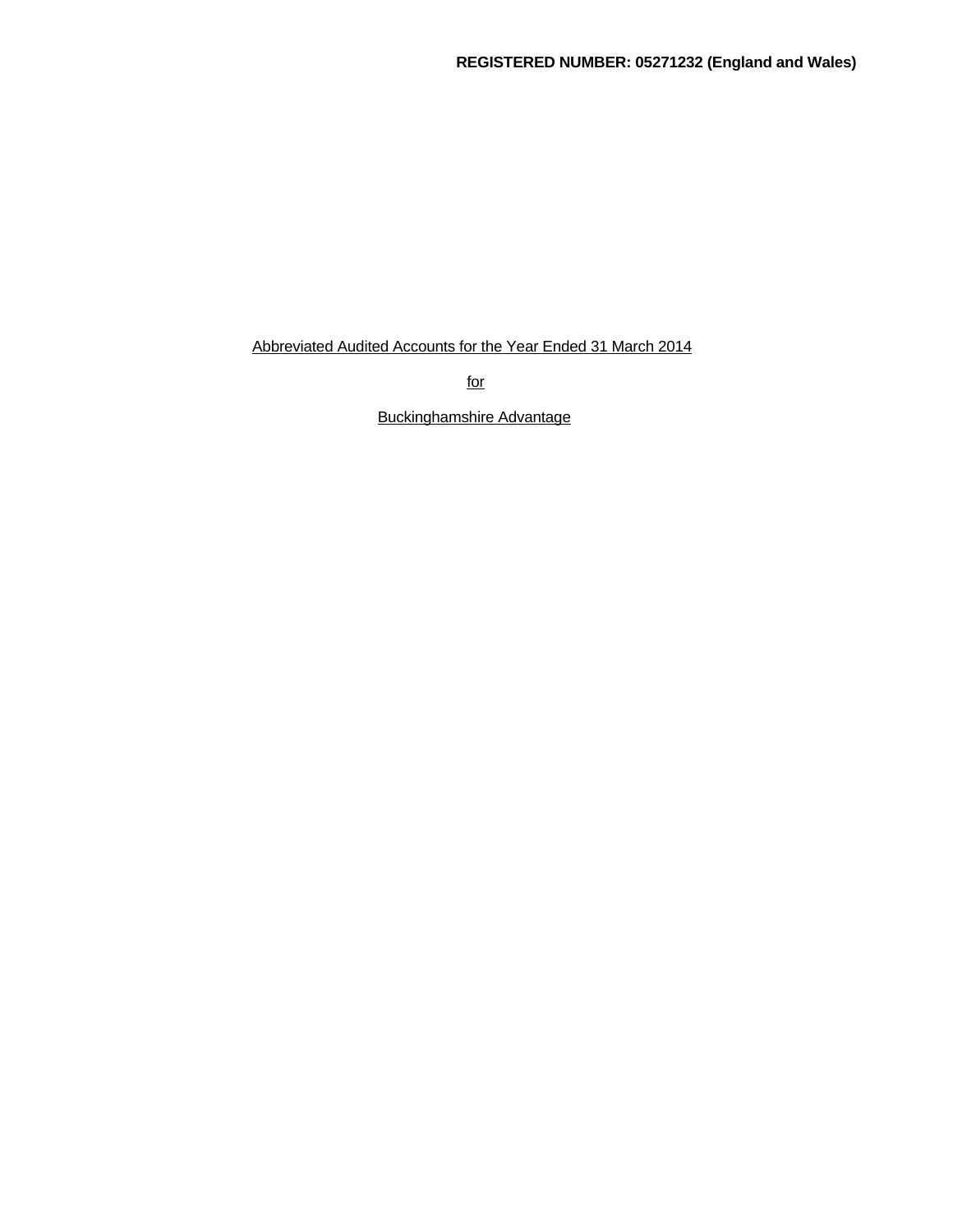### Contents of the Abbreviated Accounts for the Year Ended 31 March 2014

|                                                                   | Page |  |
|-------------------------------------------------------------------|------|--|
| Company Information                                               |      |  |
| Report of the Independent Auditors on the Abbreviated<br>Accounts | 2    |  |
| Abbreviated Balance Sheet                                         | 3    |  |
| Notes to the Abbreviated Accounts                                 | 4    |  |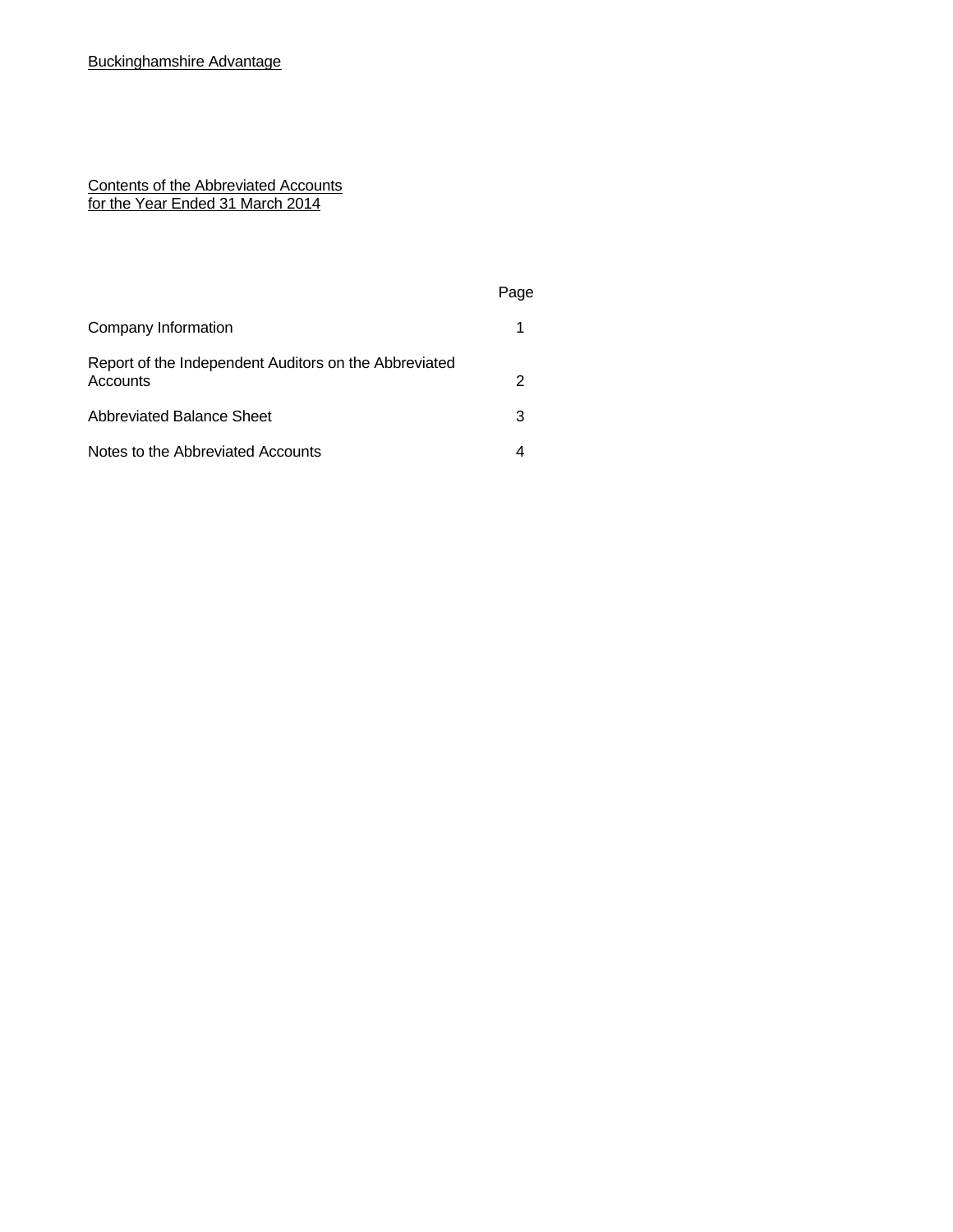**Company Information** for the Year Ended 31 March 2014

| <b>DIRECTORS:</b>         | <b>Adrian Brown</b><br><b>Richard Harrington</b><br><b>Robert Smith</b><br>Karen Satterford<br><b>Andrew Grant</b><br>Neil Gibson<br><b>Michael Garvey</b><br>Philip Ingman<br>Alison Hadden<br>Alan Goodrum |
|---------------------------|--------------------------------------------------------------------------------------------------------------------------------------------------------------------------------------------------------------|
| <b>REGISTERED OFFICE:</b> | The Saunderton Estate<br>Wycombe Road<br>Saunderton<br>Buckinghamshire<br><b>HP14 4BF</b>                                                                                                                    |
| <b>REGISTERED NUMBER:</b> | 05271232 (England and Wales)                                                                                                                                                                                 |
| <b>AUDITORS:</b>          | Machin & Co<br>Registered Auditors and Chartered Accountants<br>19 Seer Mead<br>Seer Green<br>Beaconsfield<br>Buckinghamshire<br>HP9 2QL                                                                     |
| <b>BANKERS:</b>           | Lloyds Bank<br>Market Square<br>Aylesbury<br>Buckinghamshire<br><b>HP20 1TD</b>                                                                                                                              |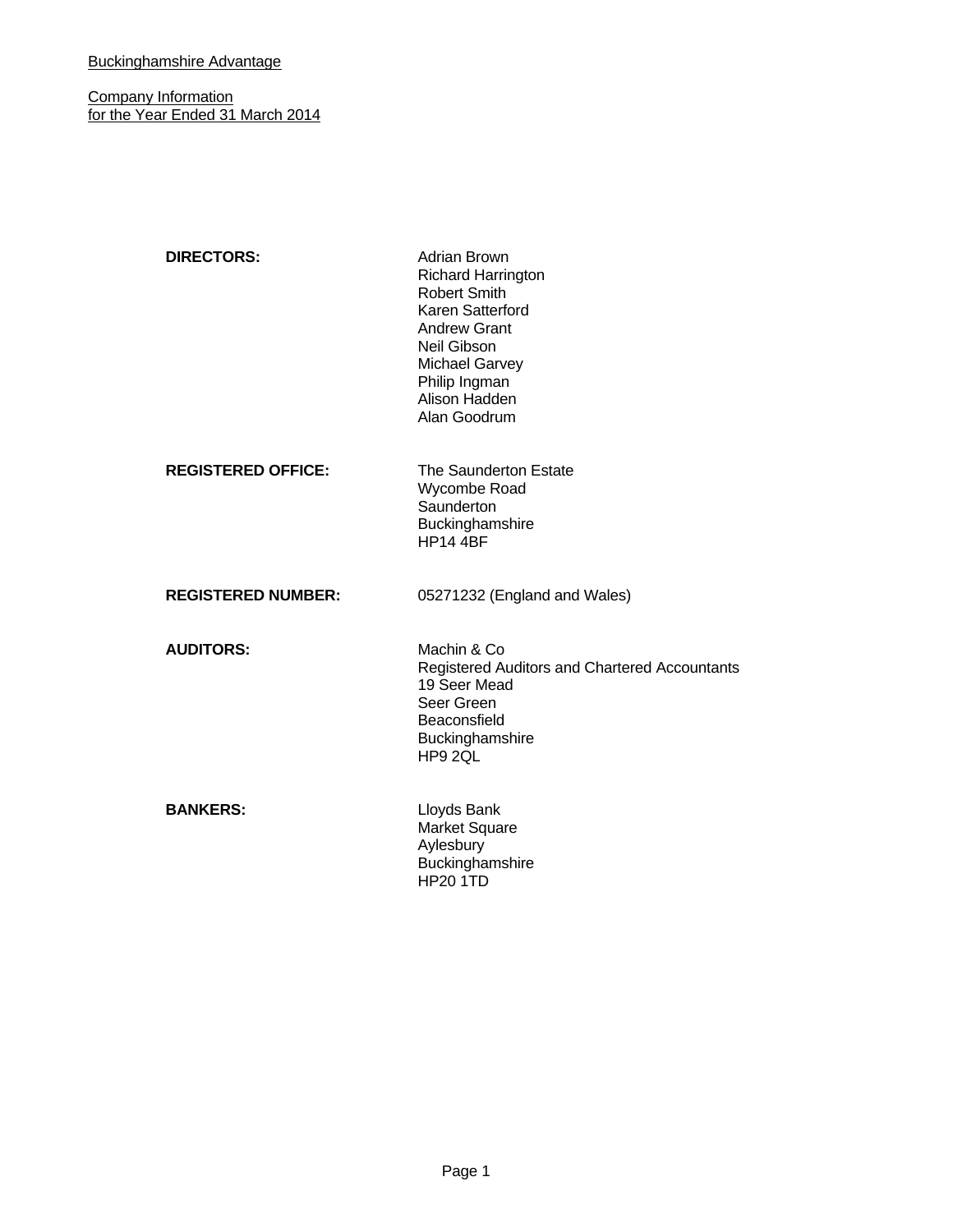We have examined the abbreviated accounts set out on pages three to four, together with the full financial statements of Buckinghamshire Advantage for the year ended 31 March 2014 prepared under Section 396 of the Companies Act 2006.

This report is made solely to the company, in accordance with Section 449 of the Companies Act 2006. Our work has been undertaken so that we might state to the company those matters we are required to state to it in a special auditors' report and for no other purpose. To the fullest extent permitted by law, we do not accept or assume responsibility to anyone other than the company, for our work, for this report, or for the opinions we have formed.

## **Respective responsibilities of directors and auditors**

The directors are responsible for preparing the abbreviated accounts in accordance with Section 444 of the Companies Act 2006. It is our responsibility to form an independent opinion as to whether the company is entitled to deliver abbreviated accounts to the Registrar of Companies and whether the abbreviated accounts have been properly prepared in accordance with the Regulations made under that Section and to report our opinion to you.

### **Basis of opinion**

We conducted our work in accordance with Bulletin 2008/4 issued by the Auditing Practices Board. In accordance with that Bulletin we have carried out the procedures we consider necessary to confirm, by reference to the financial statements, that the company is entitled to deliver abbreviated accounts and that the abbreviated accounts to be delivered are properly prepared.

### **Opinion**

In our opinion the company is entitled to deliver abbreviated accounts prepared in accordance with Section 444(3) of the Companies Act 2006, and the abbreviated accounts have been properly prepared in accordance with the Regulations made under that Section.

Howard Machin FCA (Senior Statutory Auditor) for and on behalf of Machin & Co Registered Auditors and Chartered Accountants 19 Seer Mead Seer Green **Beaconsfield Buckinghamshire** HP9 2QL

11 September 2014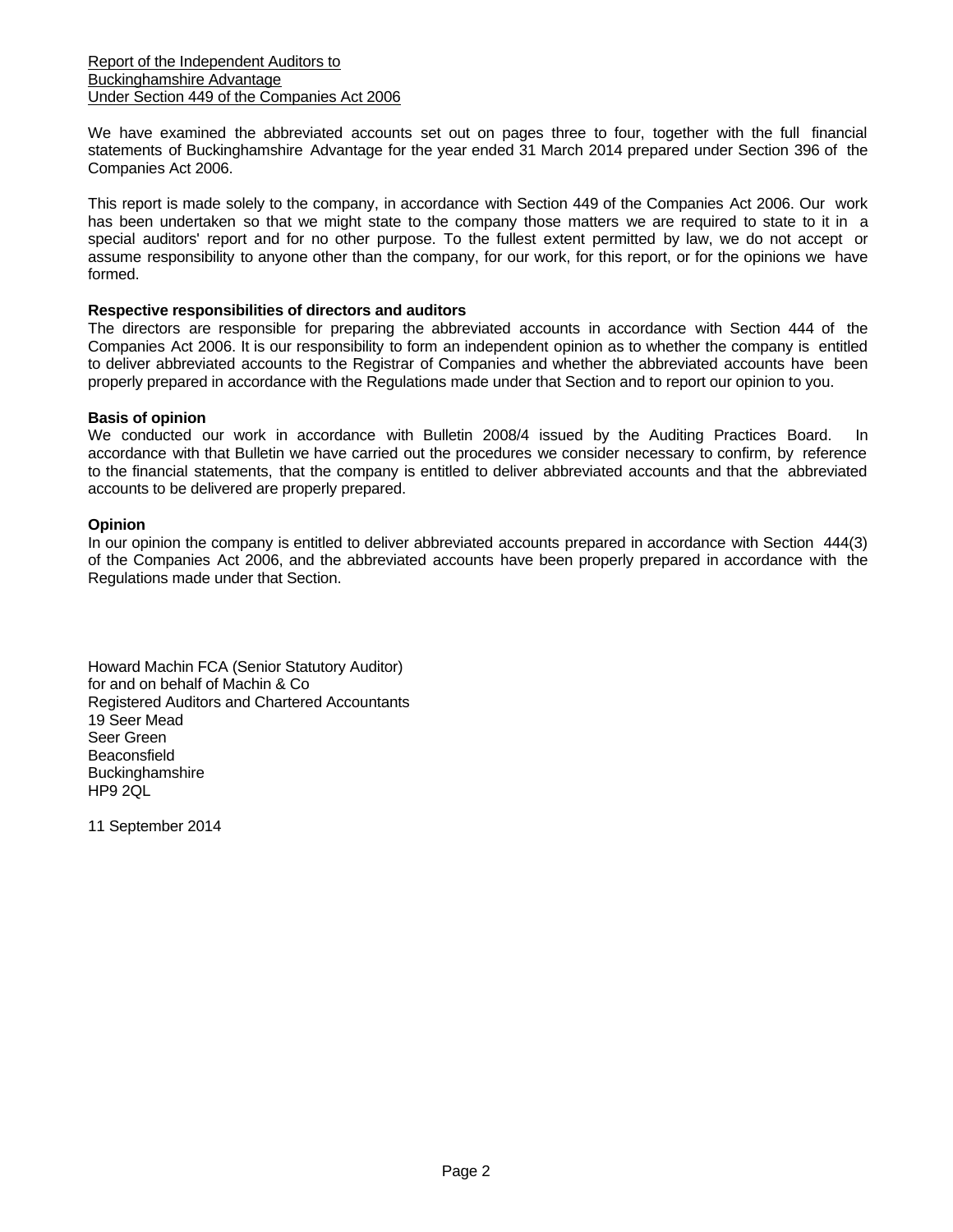Buckinghamshire Advantage (Registered number: 05271232)

### Abbreviated Balance Sheet 31 March 2014

|                                     |                | 31.3.14   |           | 31.3.13   |           |  |
|-------------------------------------|----------------|-----------|-----------|-----------|-----------|--|
|                                     | <b>Notes</b>   | £         | £         | £         | £         |  |
| <b>FIXED ASSETS</b>                 |                |           |           |           |           |  |
| Tangible assets                     | $\overline{c}$ |           | 2,000,590 |           | 2,676     |  |
| <b>CURRENT ASSETS</b>               |                |           |           |           |           |  |
| Debtors                             |                |           |           | 201,123   |           |  |
| Cash at bank                        |                | 3,145,256 |           | 1,211,957 |           |  |
|                                     |                | 3,145,256 |           | 1,413,080 |           |  |
| <b>CREDITORS</b>                    |                |           |           |           |           |  |
| Amounts falling due within one year |                | 38,097    |           | 27,672    |           |  |
| <b>NET CURRENT ASSETS</b>           |                |           | 3,107,159 |           | 1,385,408 |  |
| <b>TOTAL ASSETS LESS CURRENT</b>    |                |           |           |           |           |  |
| <b>LIABILITIES</b>                  |                |           | 5,107,749 |           | 1,388,084 |  |
|                                     |                |           |           |           |           |  |
| <b>RESERVES</b>                     |                |           |           |           |           |  |
| Income and expenditure account      |                |           | 5,107,749 |           | 1,388,084 |  |
|                                     |                |           | 5,107,749 |           | 1,388,084 |  |

The abbreviated accounts have been prepared in accordance with the special provisions of Part 15 of the Companies Act 2006 relating to small companies.

The financial statements were approved by the Board of Directors on 11 September 2014 and were signed on its behalf by:

Andrew Grant - Director

Richard Harrington - Director

The notes form part of these abbreviated accounts